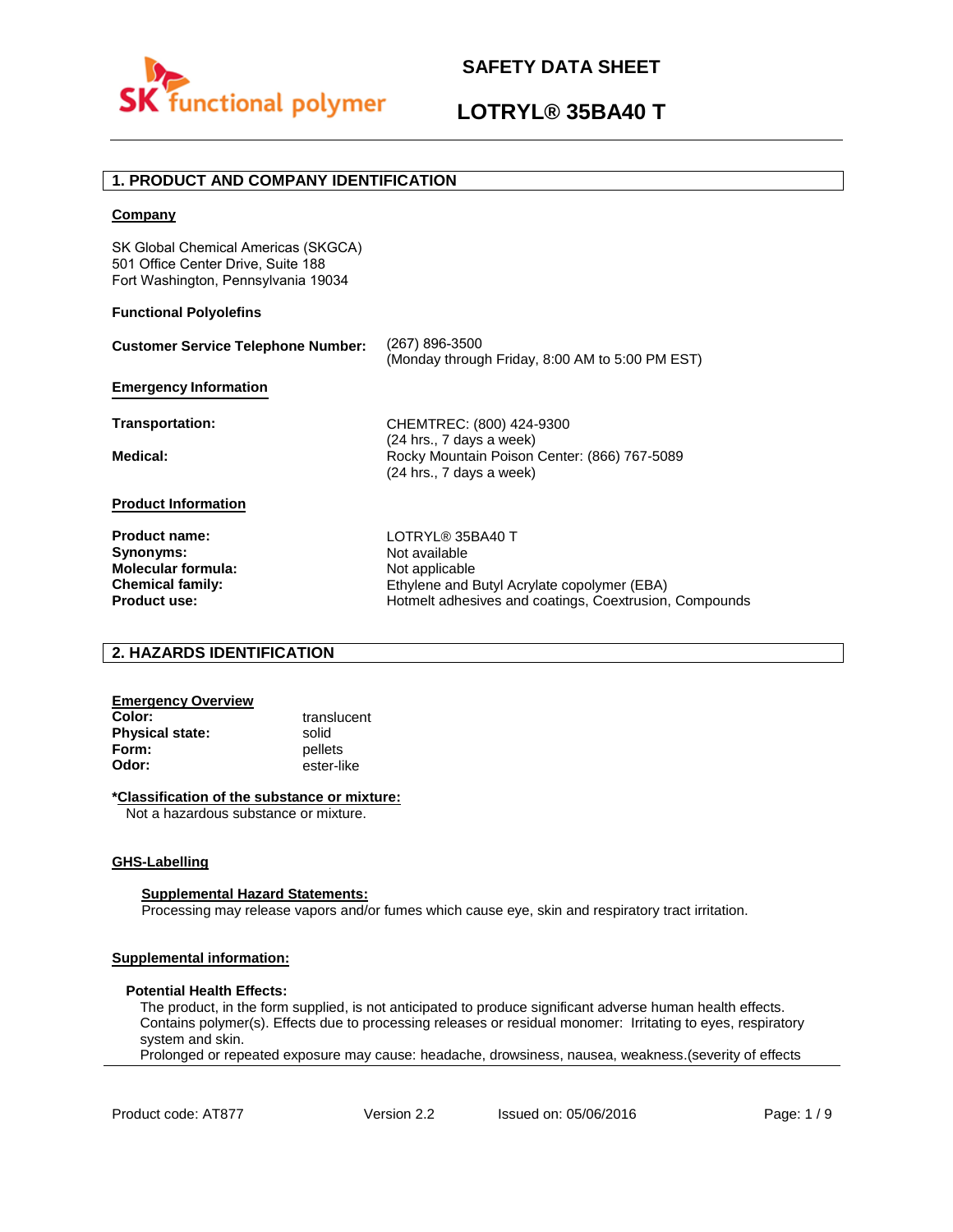

## **LOTRYL® 35BA40 T**

depends on extent of exposure) .

### **Other:**

Handle in accordance with good industrial hygiene and safety practice. (pellets/granules) This product may release fume and/or vapor of variable composition depending on processing time and temperature.

## **3. COMPOSITION/INFORMATION ON INGREDIENTS**

| <b>Chemical Name</b>                                  | CAS-No.    | Wt/Wt        | <b>GHS Classification**</b> |
|-------------------------------------------------------|------------|--------------|-----------------------------|
| 2-Propenoic acid, butyl ester, polymer with<br>ethene | 25750-84-9 | $\leq$ 100 % | Not classified              |

\*\*For the full text of the H-Statements mentioned in this Section, see Section 16.

### **4. FIRST AID MEASURES**

### **4.1. Description of necessary first-aid measures:**

#### **Inhalation:**

If inhaled, remove victim to fresh air.

### **Skin:**

In case of contact, immediately flush skin with plenty of water. If molten polymer gets on the skin, cool rapidly with cold water. Do not peel solidified product off the skin. Obtain medical treatment for thermal burns. Remove material from clothing. Wash clothing before reuse. Thoroughly clean shoes before reuse.

### **Eyes:**

Immediately flush eye(s) with plenty of water. Obtain medical treatment for thermal burns.

### **Ingestion:**

If swallowed, DO NOT induce vomiting. Get medical attention. Never give anything by mouth to an unconscious person.

### **4.2. Most important symptoms/effects, acute and delayed:**

For most important symptoms and effects (acute and delayed), see Section 2 (Hazard Statements and Supplemental Information) and Section 11 (Toxicology Information) of this SDS.

### **4.3. Indication of immediate medical attention and special treatment needed, if necessary:**

Unless otherwise noted in Notes to Physician, no specific treatment noted; treat symptomatically.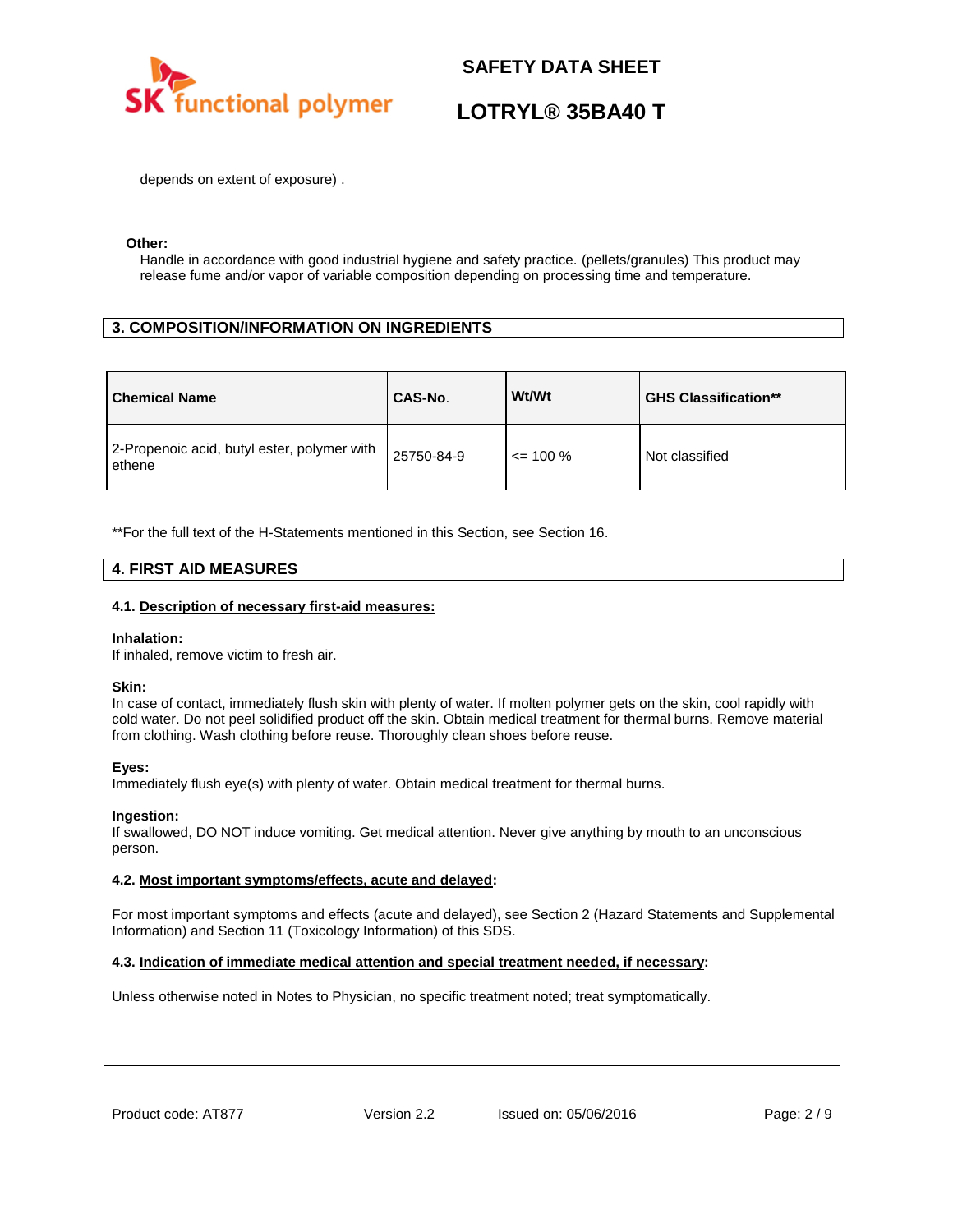

## **LOTRYL® 35BA40 T**

### **5. FIREFIGHTING MEASURES**

### **Extinguishing media (suitable):**

Water spray, Carbon dioxide (CO2), Foam

#### **Protective equipment:**

Fire fighters and others who may be exposed to products of combustion should wear full fire fighting turn out gear (full Bunker Gear) and self-contained breathing apparatus (pressure demand / NIOSH approved or equivalent).

### **Further firefighting advice:**

Fire fighting equipment should be thoroughly decontaminated after use.

### **Fire and explosion hazards:**

When burned, the following hazardous products of combustion can occur: Carbon oxides Hazardous organic compounds

## **6. ACCIDENTAL RELEASE MEASURES**

### **Personal precautions, Emergency procedures, Methods and materials for containment/clean-up:**

Prevent further leakage or spillage if you can do so without risk. Ventilate the area. Sweep up and shovel into suitable properly labeled containers for prompt disposal. Possible fall hazard – floor may become slippery from leakage/spillage of product. Avoid dispersal of spilled material and runoff and contact with soil, waterways, drains and sewers. Consult a regulatory specialist to determine appropriate state or local reporting requirements, for assistance in waste characterization and/or hazardous waste disposal and other requirements listed in pertinent environmental permits.

#### **Protective equipment:**

Appropriate personal protective equipment is set forth in Section 8.

## **7. HANDLING AND STORAGE**

### **Handling**

#### **General information on handling:**

Avoid breathing dust.

Avoid breathing processing fumes or vapors.

Handle in accordance with good industrial hygiene and safety practices. These practices include avoiding unnecessary exposure and removal of material from eyes, skin, and clothing.

#### **Storage**

#### **General information on storage conditions:**

Keep in a dry, cool place. Store in closed containers, in a secure area to prevent container damage and subsequent spillage. Store away from moisture and heat to maintain the technical properties of the product.

### **Storage stability – Remarks:**

Stable under recommended storage conditions.

#### **Storage incompatibility – General:**  None known.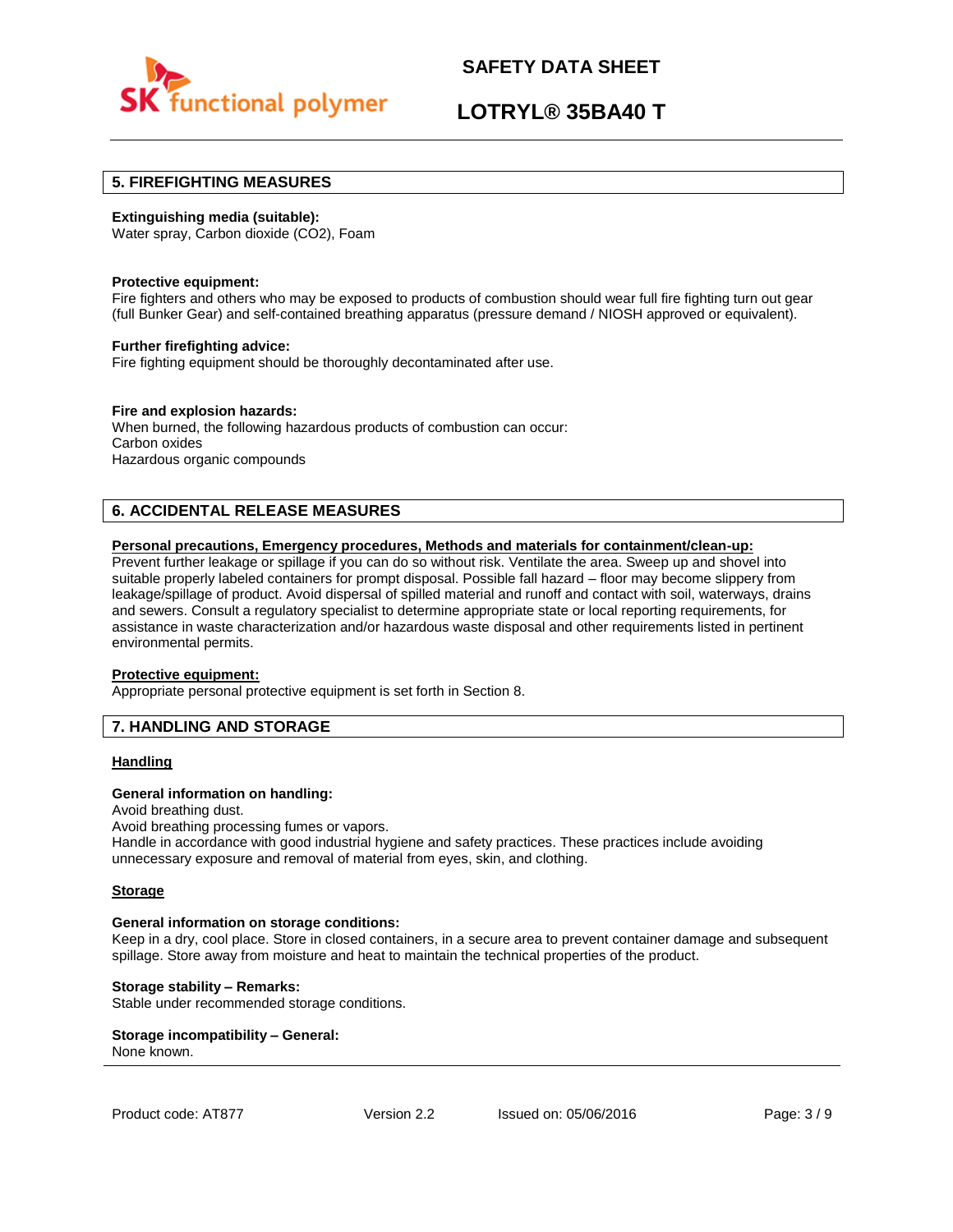

## **LOTRYL® 35BA40 T**

## **Temperature tolerance – Do not store above:**

86 °F (30 °C)

## **8. EXPOSURE CONTROLS/PERSONAL PROTECTION**

### **Airborne Exposure Guidelines:**

### **Particles Not Otherwise Specified / Nuisance Dust (Proprietary)**

US. ACGIH Threshold Limit Values

| Inhalable particles.  |
|-----------------------|
| $10 \text{ mg/m}$     |
| Respirable particles. |
| $3 \text{ mg/m}$      |
|                       |

US. OSHA Table Z-1 Limits for Air Contaminants (29 CFR 1910.1000)

| Form: | Respirable fraction. |
|-------|----------------------|
| PEL:  | $5 \text{ mg/m}$     |

**Form:** Total dust PEL: 15 mg/m3

US. OSHA Table Z-3 (29 CFR 1910.1000)

| Form:                 | Respirable fraction.                           |
|-----------------------|------------------------------------------------|
| Time weighted average | 15 millions of particles per cubic foot of air |
| Form:                 | Total dust                                     |
| Time weighted average | 50 millions of particles per cubic foot of air |
| Form:                 | Respirable fraction.                           |
| Time weighted average | $5 \text{ mg/m}$                               |
| Form:                 | Total dust                                     |
| Time weighted average | $15 \text{ mg/m}$                              |

Only those components with exposure limits are printed in this section. Limits with skin contact designation above have skin contact effect. Air sampling alone is insufficient to accurately quantitate exposure. Measures to prevent significant cutaneous absorption may be required. Limits with a sensitizer designation above mean that exposure to this material may cause allergic reactions.

### **Engineering controls:**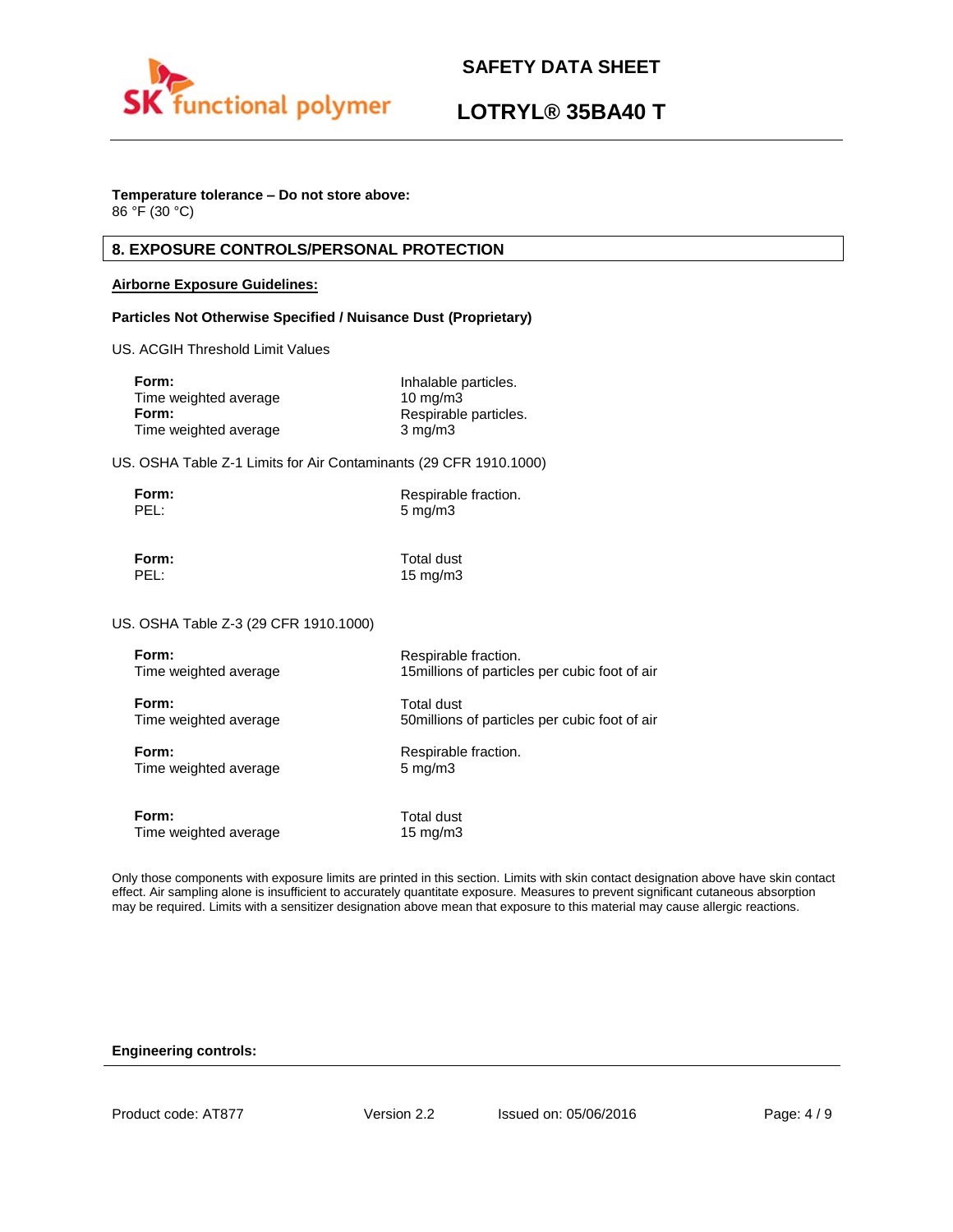

## **LOTRYL® 35BA40 T**

Investigate engineering techniques to reduce exposures below airborne exposure limits or to otherwise reduce exposures. Provide ventilation if necessary to minimize exposures or to control exposure levels to below airborne exposure limits (if applicable see above).If practical, use local mechanical exhaust ventilation at sources of air contamination such as open process equipment.

### **Respiratory protection:**

Avoid breathing dust. Avoid breathing processing fumes or vapors. Where airborne exposure is likely or airborne exposure limits are exceeded (if applicable, see above), use NIOSH approved respiratory protection equipment appropriate to the material and/or its components and substances released during processing. Consult respirator manufacturer to determine appropriate type equipment for a given application. Observe respirator use limitations specified by NIOSH or the manufacturer. For emergency and other conditions where there may be a potential for significant exposure or where exposure limit may be significantly exceeded, use an approved full face positive-pressure, self-contained breathing apparatus or positive-pressure airline with auxiliary self-contained air supply. Respiratory protection programs must comply with 29 CFR § 1910.134.

### **Skin protection:**

Processing of this product releases vapors or fumes which may cause skin irritation. Minimize skin contamination by following good industrial hygiene practice. Wearing protective gloves is recommended. Wash hands and contaminated skin thoroughly after contact with processing fumes or vapors. Wash thoroughly after handling.

### **Eye protection:**

Use good industrial practice to avoid eye contact. Processing of this product releases vapors or fumes which may cause eye irritation. Where eye contact may be likely, wear chemical goggles and have eye flushing equipment available.

| Color:<br><b>Physical state:</b>       | translucent<br>solid |
|----------------------------------------|----------------------|
| Form:                                  | pellets              |
| Odor:                                  | ester-like           |
| <b>Odor threshold:</b>                 | No data available    |
| <b>Flash point</b>                     | Not applicable       |
| <b>Auto-ignition</b><br>temperature:   | 662 °F (350 °C)      |
| Lower flammable limit<br>$(LFL)$ :     | No data available    |
| <b>Upper flammable limit</b><br>(UEL): | No data available    |
| pH:                                    | Not applicable       |

## **9. PHYSICAL AND CHEMICAL PROPERTIES**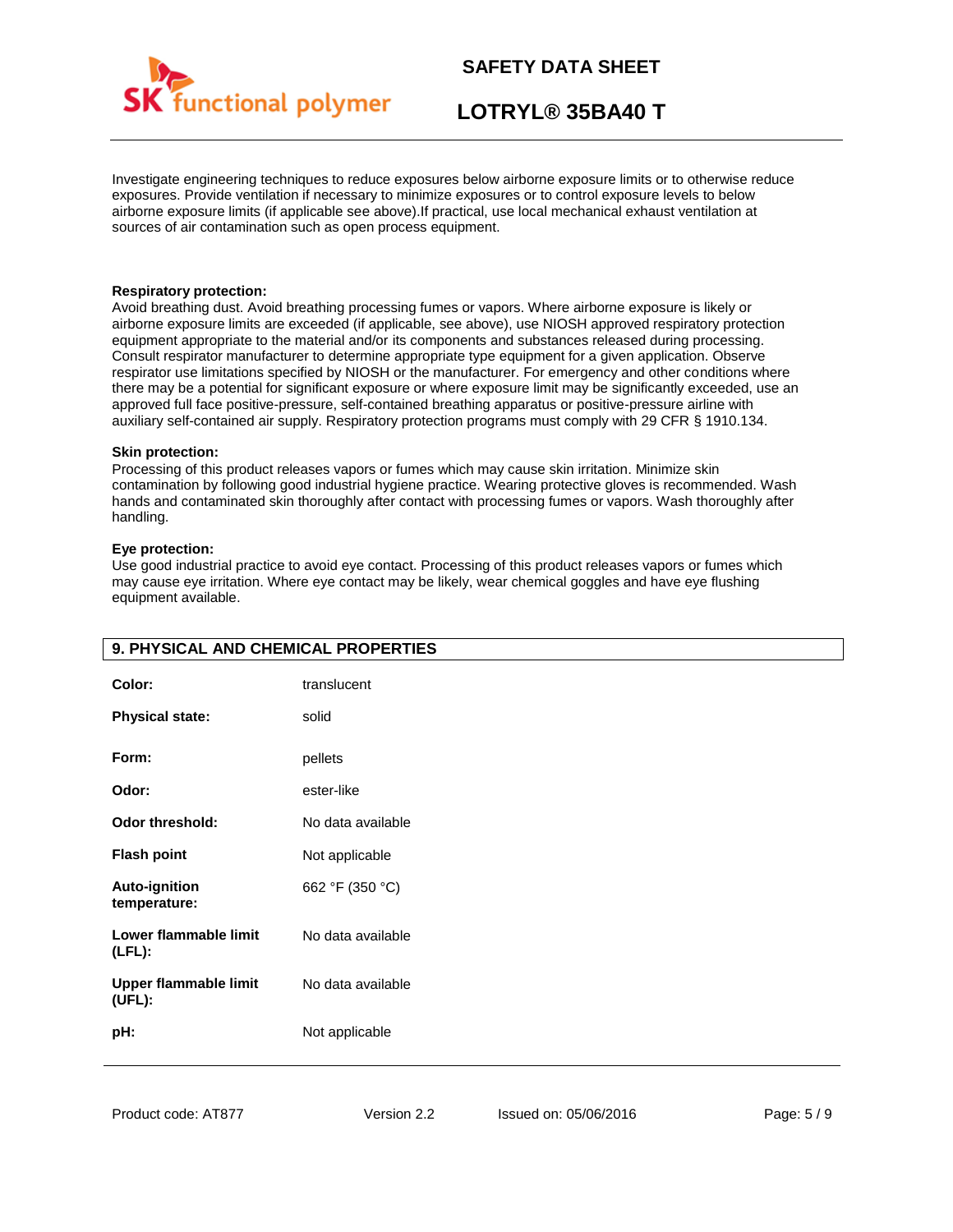

## **LOTRYL® 35BA40 T**

| Density:                            | 0.92 - 0.98 g/cm3 (68 °F (20 °C))   |
|-------------------------------------|-------------------------------------|
| <b>Bulk density:</b>                | approximately 500 kg/m3             |
| Vapor pressure:                     | Not applicable                      |
| Vapor density:                      | Not applicable                      |
| Boiling point/boiling<br>range:     | No data available                   |
| Melting point/range:                | 140 - 212 °F (60 - 100 °C)          |
| <b>Freezing point:</b>              | No data available                   |
| <b>Evaporation rate:</b>            | No data available                   |
| Solubility in water:                | 68 °F (20 °C) insoluble             |
| Viscosity, dynamic:                 | No data available                   |
| Oil/water partition<br>coefficient: | No data available                   |
| <b>Thermal decomposition</b>        | $>662$ °F ( $>350$ °C)              |
| <b>Flammability:</b>                | See GHS Classification in Section 2 |

## **10. STABILITY AND REACTIVITY**

### **Stability:**

The product is stable under normal handling and storage conditions.

## **Hazardous reactions:**

Hazardous polymerisation may occur.

## **Materials to avoid:**

None known.

### **Conditions / hazards to avoid:**

Avoid storing in moist and warm conditions. (to maintain the technical properties of the product). See Hazardous Decomposition Products below.

#### **Hazardous decomposition products:**

Thermal decomposition giving toxic, flammable, and / or corrosive products: Carbon oxides Hazardous organic compounds Acrylates Methacrylates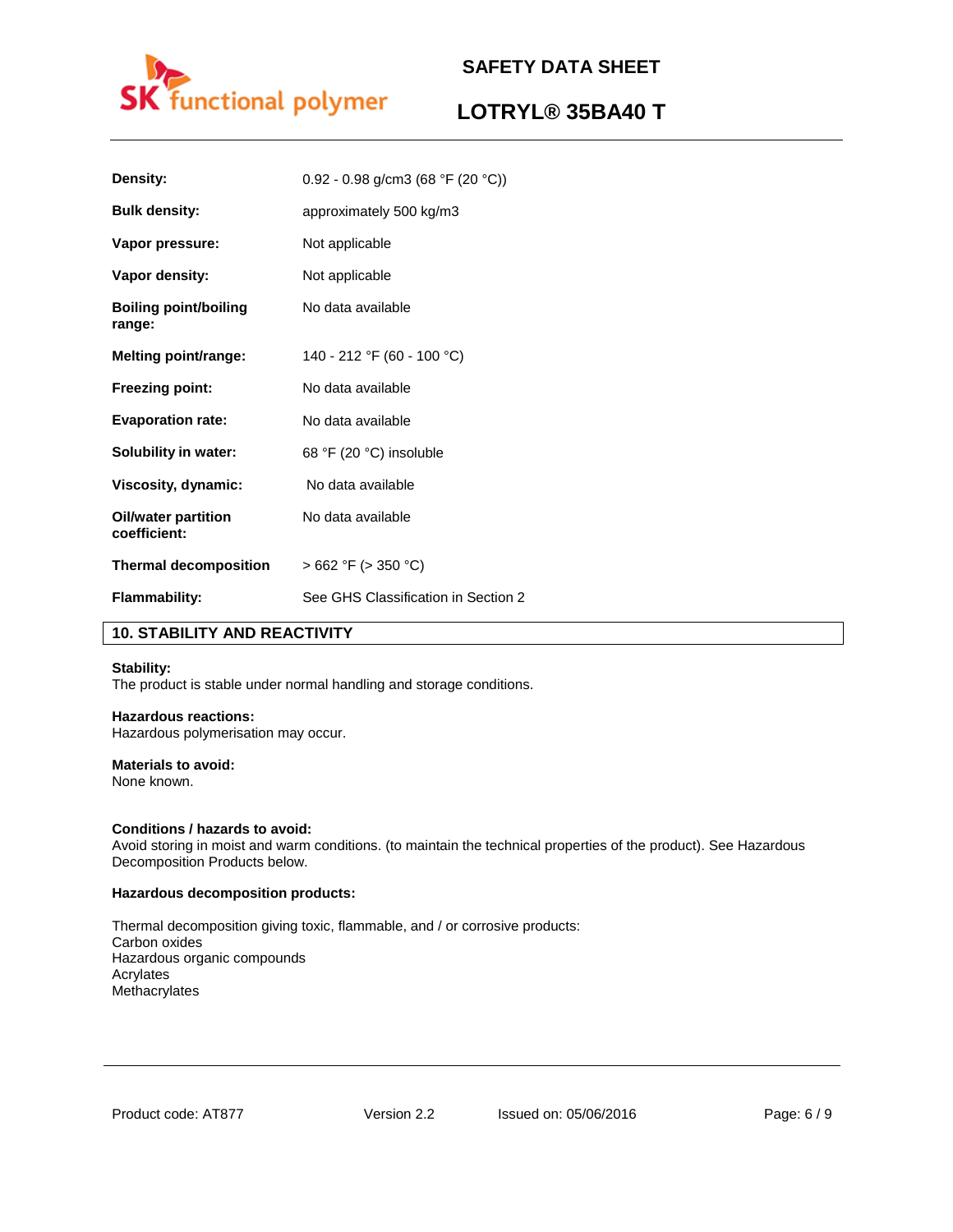

## **LOTRYL® 35BA40 T**

## **11. TOXICOLOGICAL INFORMATION**

Data on this material and/or its components are summarized below.

### **Data for 2-Propenoic acid, butyl ester, polymer with ethene (25750-84-9)**

### **Other information**

The information presented is from representative materials in this chemical class. The results may vary depending on the test substance. Effects due to processing releases or residual monomer: Possible cross sensitization with other acrylates and methacrylates

## **12. ECOLOGICAL INFORMATION**

### **Chemical Fate and Pathway**

No data are available.

#### **Ecotoxicology**

No data are available.

## **13. DISPOSAL CONSIDERATIONS**

#### **Waste disposal:**

Where possible recycling is preferred to disposal or incineration. If recycling is not an option, incinerate or dispose of in accordance with federal, state, and local regulations. Pigmented, filled and/or solvent laden product may require special disposal practices in accordance with federal, state and local regulations. Consult a regulatory specialist to determine appropriate state or local reporting requirements, for assistance in waste characterization and/or hazardous waste disposal and other requirements listed in pertinent environmental permits. Note: Chemical additions to, processing of, or otherwise altering this material may make this waste management information incomplete, inaccurate, or otherwise inappropriate. Furthermore, state and local waste disposal requirements may be more restrictive or otherwise different from federal laws and regulations.

## **14. TRANSPORT INFORMATION**

### **US Department of Transportation (DOT):** not regulated

**International Maritime Dangerous Goods Code (IMDG):** not regulated

| <b>15. REGULATORY INFORMATION</b> |               |                                                                  |
|-----------------------------------|---------------|------------------------------------------------------------------|
| <b>Chemical Inventory Status</b>  |               |                                                                  |
| EU. EINECS                        | <b>EINECS</b> | Conforms to                                                      |
| US. Toxic Substances Control Act  | <b>TSCA</b>   | The components of this product are all on<br>the TSCA Inventory. |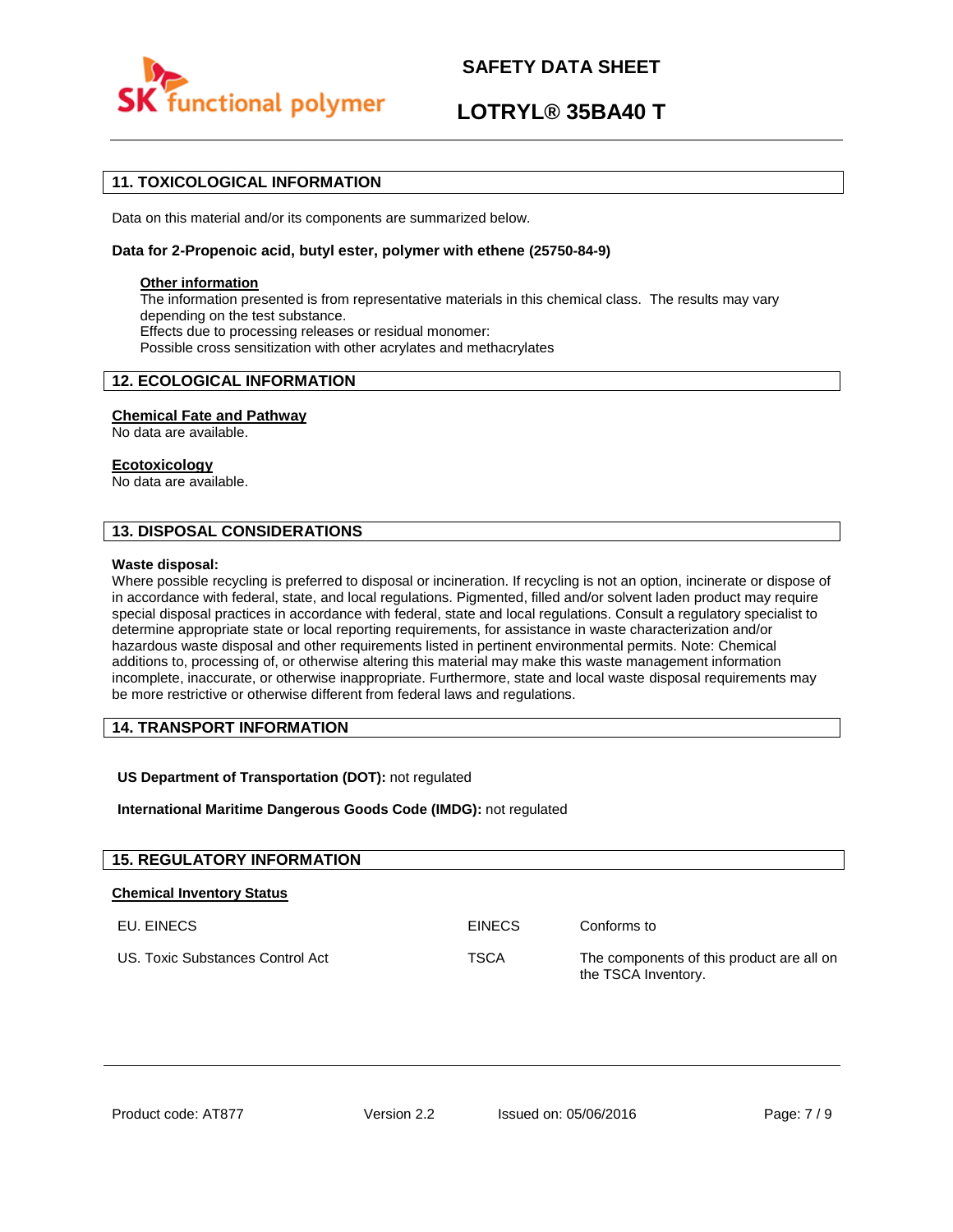

## **LOTRYL® 35BA40 T**

| Australia. Industrial Chemical (Notification and<br>Assessment) Act                     | <b>AICS</b> | Conforms to                                               |
|-----------------------------------------------------------------------------------------|-------------|-----------------------------------------------------------|
| Canada, Canadian Environmental Protection Act<br>(CEPA). Domestic Substances List (DSL) | <b>DSL</b>  | All components of this product are on the<br>Canadian DSL |
| Japan. Kashin-Hou Law List                                                              | ENCS (JP)   | Conforms to                                               |
| Korea. Existing Chemicals Inventory (KECI)                                              | KECI (KR)   | Conforms to                                               |
| Philippines. The Toxic Substances and Hazardous<br>and Nuclear Waste Control Act        | PICCS (PH)  | Conforms to                                               |
| China. Inventory of Existing Chemical Substances                                        | IECSC (CN)  | Conforms to                                               |

### **United States – Federal Regulations**

### **SARA Title III – Section 302 Extremely Hazardous Chemicals:**

The components in this product are either not SARA Section 302 regulated or regulated but present in negligible concentrations.

### **SARA Title III - Section 311/312 Hazard Categories:**

No SARA Hazards

### **SARA Title III – Section 313 Toxic Chemicals:**

This material does not contain any chemical components with known CAS numbers that exceed the threshold (De Minimis) reporting levels established by SARA Title III, Section 313.

### **Comprehensive Environmental Response, Compensation, and Liability Act (CERCLA) - Reportable Quantity (RQ):**

The components in this product are either not CERCLA regulated, regulated but present in negligible concentrations, or regulated with no assigned reportable quantity.

### **United States – State Regulations**

#### **New Jersey Right to Know**

No components are subject to the New Jersey Right to Know Act.

### **Pennsylvania Right to Know**

Chemical name CAS-No.

2-Propenoic acid, butyl ester, polymer with ethene 25750-84-9

### **California Prop. 65**

This product does not contain any chemicals known to the State of California to cause cancer, birth defects, or any other reproductive defects.

## **16. OTHER INFORMATION**